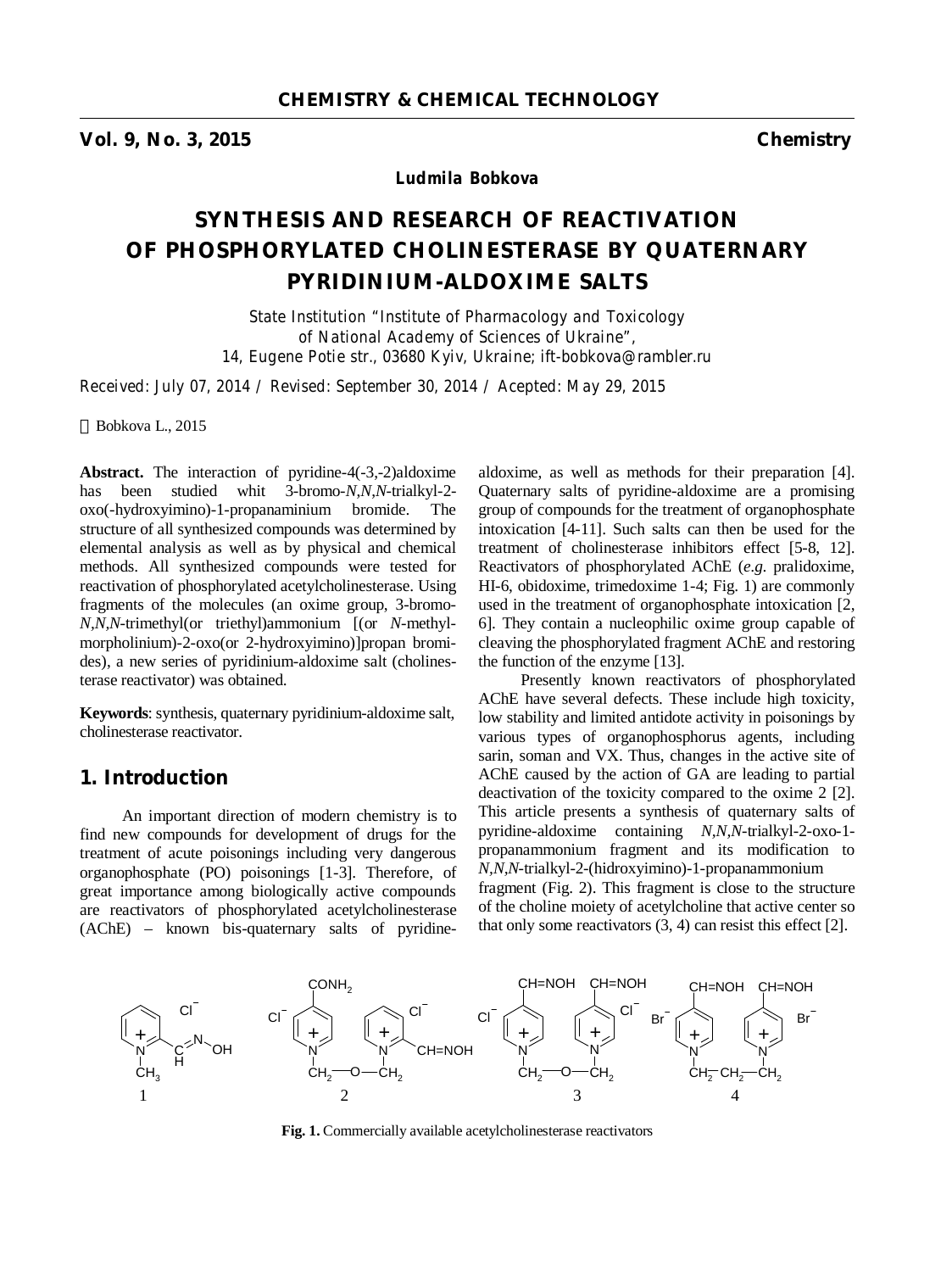

Fig. 2. Structures of fragments of acetylcholine molecules (5) and of alkylating agent  $-N,N$ -trialkylammonium-2-oxo-1-propan bromide (6)

Quaternary salts of pyridinium-aldoxime are received as follows:



8a-k

where X=O, Alk<sub>3</sub>=(CH<sub>3</sub>)<sub>3</sub>, 4-CH=N-OH (a); 3-CH=N-OH (b); X=O, Alk<sub>3</sub>=( $C_2H_5$ )<sub>3</sub>, 4-CH=N-OH (c); 3-CH=N-OH (d); X=O, Alk<sub>3</sub>=CH<sub>3</sub> and (CH<sub>2</sub>)<sub>4</sub>O (e); 3-CH=N-OH (f); X=N-OH, Alk<sub>3</sub>=(CH<sub>3</sub>)<sub>3</sub>, 4-CH=N-OH (g); 3-CH=N-OH (h); 2- CH=N-OH (i) X=N-OH, Alk<sub>3</sub>=( $C_2H_5$ )<sub>3</sub>, 4-CH=N-OH (j); 3-CH=N-OH (k).

However oximes 3 and 4 show an increased can enhance reactivation of phosphorylated cholinesterase in lesions of various types of PO compounds. Reactivation activity of the synthesized compounds was determined in vitro on enzyme preparations - human blood erythrocyte acetylcholinesterase with specific activity of 2.9 U/ml, suppressed by organophosphorus agent VX by 95-99.9%, and evaluated by the largest concentration of the compound at which reactivation of phosphorylated enzyme by 50 % takes place, by the method [14].

# 2. Experimental

## 2.1. Experimental Chemistry

The <sup>1</sup>H NMR spectra were recorded by "Tesla BS-485, Bruker" (80 MHz, 200 MHz) spectrometer in a DMSO-d6 using tetramethylsilane (TMS) as an internal standard (chemical shift values are reported in ppm units. coupling constants  $J$  are in Hz). Abbreviations are as follows:  $s$  – singlet;  $d$  – doublet;  $t$  – triplet;  $m$  – multiplet. IR spectra (pellets KBr) were recorded by the "Perken Elmer" instrument. Progress of the reaction and purity of the synthesized compounds are monitored by thin-layer chromatography on "Silufol UV-254" sheets in the system of *n*-propanol: acetate acid: water =  $5:2:5$ . All solvents and reagents were used after additional purification. Melting points were measured on a smallsized heating table with PHMK 05 device (VEB Analytik, Dresden).

### 2.2. Synthesis

2.2.1. General procedure for the synthesis of oximes: 4(or 3)-[(hydroxyimino)methyl]-1-[2oxo-3-trialkyl)ammonium)propyl] pyridinium dibromides 8a-f

4(or 3-)-[(hydroxyimino)methyl]pyridine (0.01 mol) in absolute alcohol (15 ml) was added to a solution of 3bromo-2-oxo-N,N,N-trialkylammonium-1-propan bromide 6 (0.01 mol) in absolute alcohol (ethanol or propanol (50 ml) under stirring and refluxed for 2 h. The reaction mixture was stirred at a room temperature  $(293 \pm 5 \text{ K})$  for 12–24 h. The formed crystalline solid was filtered off, washed with ethanol and diethyl ether on a filter, dried and crystallized.

#### 4-[(Hydroxyimino)methyl]-1-[2-oxo-3-

(trimethylammonium)propyl]pyridinium dibromide (8a). Yield 77 %, m.p. 481–483 K (EtOH),  $(R_f 100)$  0.16  $(n-$ PrOH:AcOH:H<sub>2</sub>O, 5:2:5). Anal.calcd. for  $C_{12}H_{19}Br_2N_3O_2$ : N 10.58, Br 40.24; Found: N 10.38, Br 40.12. NMR <sup>1</sup>H (DMSO-d6, 80 MHz)  $\delta$  (ppm):12.81 (c., 1H, OH), 9.07 (d., 2H,  $J = 7$  Hz, H-2+H-6), 8.41 (d, 2H,  $J = 7$  Hz, H-3 + H-5), 8.51 (c., 1H, CH=N), 6.18 (c., 2H, CH<sub>2</sub>), 4.32 (c., 2H, CH<sub>2</sub>), 3.43 (c., 9H, 3CH<sub>3</sub>).

#### 3-[(Hydroxyimino)methyl]-1-[2-oxo-3-

 $(trimethylammonium) propylJpyridinium dibromide$  (8b). Yield 69 %, m.p.  $476-477$  K (EtOH:*i*-PrOH = 1:1),  $(R_f 100)$  4,  $(n-PfOH:AcOH:H_2O, 5:2:5)$ . Anal.calcd. for  $C_{12}H_{19}Br_2N_3O_2$ : N 10.58, Br 40.24; Found: N 10.41, Br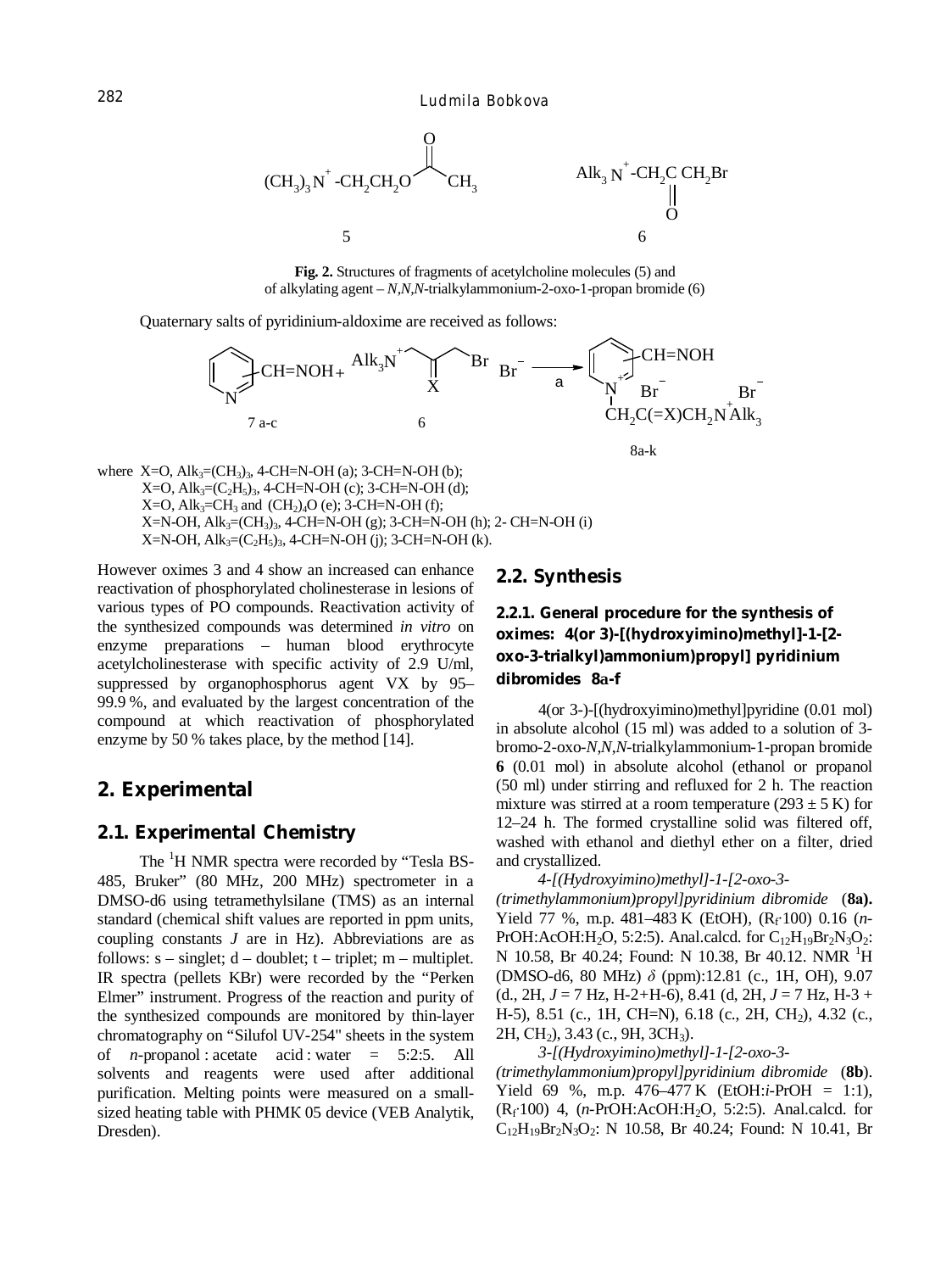39.96. NMR <sup>1</sup>H (DMSO-d6, 200 MHz) *δ* (ppm): 10.54 (c., 1Н, ОН), 9.47 (c., 1H, H-2), 8.87 (c., 1H, H-6), 8.13 (c., 1Н, CH=N), 8.02 (m., 2H, H-4+ H-6), 6.01 (c., 2Н, СН<sub>2</sub>), 4.33 (с., 2Н, СН<sub>2</sub>), 3.23 (с., 9Н, 3СН<sub>3</sub>).

*4-[(Hydroxyimino)methyl]-1-[2-oxo-3-*

*(triethylammonium)propyl]pyridinium dibromide* (**8c**). Yield 24 %, m.p. 459–461 K (*i*-PrOH), (R<sup>f</sup> ∙100) 6, (*n*-PrOH:AcOH:H<sub>2</sub>O, 5:2:5). Anal.calcd. for C<sub>15</sub>H<sub>25</sub>Br<sub>2</sub>N<sub>3</sub>O<sub>2</sub>: N 9.57, Br 36.39; Found: N 9.55, Br 36.23. NMR <sup>1</sup>H (DMSO-d6, 200 MHz) *δ* (ppm): 12.81 (c., 1H, OH), 9.07  $(2H, H-2 + H-6), 8.4 (2H, H-3 + H-5), 8.51 (c., 1H,$ CH=N),  $6.18$  (c.,  $2H$ , CH<sub>2</sub>),  $4.32$  (c.,  $2H$ , CH<sub>2</sub>),  $3.42$  (q., 6Н, *J* = 7 Hz, 3CH<sub>2</sub>), 1.3 (t., 9Н, *J* = 7 Hz, 3CH<sub>3</sub>).

*3-[(Hydroxyimino)methyl]-1-[2-oxo-3-*

*(triethylammonium)propyl]pyridinium dibromide* (**8d**). Yield 23 %, m.p. 456–458 K (*i*-PrOH), (R<sup>f</sup> ∙100) 5, (*n*-PrOH:AcOH:H<sub>2</sub>O, 5:2:5). Anal.calcd. for  $C_{15}H_{25}Br_2N_3O_2$ : N 9.57, Br 36.39; Found: N 9.7, Br 36.5. NMR <sup>1</sup>H (DMSO-d6, 200 MHz) *δ* (ppm): 10.54 (c., 1Н, ОН), 9.47 (c., 1Н, Н-2), 8,86 (c.,1Н, Н-6), 8.13 (c., 1Н, СН=N), 8.01 (m, 2H, H-4 + H-5), 6.01 (c., 2H, CH<sub>2</sub>), 4.32 (c., 2H, СН2), 3.43 (q., 6Н, *J* = 7 Hz, 3СН2), 1.29 (t., 9Н, *J* = 7 Hz, 3СН3).

*4-[3-[4-[(Hydroxyimino)methyl]-1-pyridiniumyl]- 2-oxopropyl]-4-methyl-morpholinium dibromide* **(8e).**  Yield 95 %, m.p. 468–469 K (EtOH), (Rf∙100) 7 (*n*-PrOH:AcOH:H<sub>2</sub>O, 5:2:5). Anal.calcd. for  $_{14}H_{21}Br_2N_3O_3$ : Br 36.39; N 9.56; Found: Br 36.58; N 9.33. NMR  $^1$ H (DMSO-d6, 80 MHz) *δ* (ppm): 11,3 (1Н, с., ОН), 9,22 (d., 2H, J = 4  $\Gamma$ <sub>H</sub>, H<sub>2</sub> + H<sub>-</sub>6); 8,5 (c., 1H, CH=N); 8,34 (d., 2Н, *J* = 4 Hz, Н-3 + H-5); 6,1 (c., 2Н, СН2); 4.34 (c., 2Н, СН<sub>2</sub>); 3.9 (4Н, СН<sub>2</sub>ОСН<sub>2</sub>); 3.6 (4Н, СН<sub>2</sub>NCH<sub>2</sub>), 3.39 (с., 3H, CH<sub>3</sub>). IR-spectrum (KBr, cm<sup>-1</sup>): 3485 ( $v_{OH}$ ); 1740  $(v_{C=0}); 1630 (v_{C=N}); 1605, 1520 (v_{Pv}).$ 

*4-[3-[3-[(Hydroxyimino)methyl]-1-pyridiniumyl]- 2-oxopropyl]-4-methyl-morpholinium dibromide* (**8f**). Yield 57 %, m.p. 481–482 K (EtOH-MeOH), (Rf 100) 4 (*n*-PrOH:AcOH:H2O, 5:2:5). Anal.calcd. for C14H21Br2N3O3: N 9.56, Br 36.39; Found: N 9.46, Br 36.52. NMR <sup>1</sup>H (DMSO-d6, 200 MHz)  $\delta$  (ppm): 10.54 (c., 1Н, ОН), 9.47 (1Н, Н-2), 8,86 (1Н, Н-6), 8.13 (c., 1Н, СН=N), 8.02 (m., 2Н, Н-4 + Н-6), 6.01 (c., 2Н, СН2), 4.34 (c., 2Н, СН2), 3.9 (4Н, СН2ОСН2), 3.6 (4Н,  $CH<sub>2</sub>NCH<sub>2</sub>$ ), 3.39 (c., 3H, CH<sub>3</sub>).

# **2.2.2. General procedure for the synthesis of oximes: 4(or 3, or 2)-[(hydroxyimino)methyl]-1- [2-hydroxyimino-3-trialkylammonium)propyl] pyridinium dibromides 8g-k**

3-Bromo-*N, N, N*-trialkylamonium-2-(hydroxyimino) propane bromide (0.01 g-mol) was dissolved in 50 ml of ethanol with heating and 4 (or 3 or 2)- (hydroxyiminomethyl) pyridine (0.01 g-mol) was added.

The reaction mixture was heated for 2.5 h (or 4 h., or 8–15 h., respectively), cooled and stirred for 12 h at 293 K. Colorless crystalline precipitate is filtered off, dried and crystallized. For substances **8g–k** solvent is evaporated, getting the oily residue with grout crystalline solid which is filtered, dried and washed with ether and crystallized.

*4-[(Hydroxyimino)methyl]-1-[2-(hydroxyimino)-3- (trimethylammonium)propyl]pyridinium dibromide* (**8g**). Yield 36.5 %, m.p. 465–467 K (EtOH), (R<sup>f</sup> ∙100) 9 (*n*-PrOH:AcOH:H<sub>2</sub>O, 5:2:5). Anal.calcd. for  $C_{12}H_{20}Br_2N_4O_2$ : N 27.19, Br 38.77; Found: N 27.33, Br 38.61. NMR <sup>1</sup>H (DMSO-d6, 200 MHz) δ (ppm): 11.59 (c., 1H, OH), 11.33 (c., 1H, OH), 9.24 (d., 2H, *J* = 6 Hz, H-2 + H-6), 8.34 (d., 2H, *J* = 6 Hz, Н-3 + H-5), 8.48 (c., 1Н, СН=N), 5.77 (c., 2H, CH<sub>2</sub>), 4.40 (c., 2H, CH2), 3.39 (c., 9H, 3CH<sub>3</sub>). <sup>13</sup>C NMR (DMSO-d6, 200 MHz) *δ* (ppm): 54.20, 58.00,61.62, 123.77, 143.75, 145.27,146.61, 149.24.

*3-[(Hydroxyimino)methyl]-1-[2-(hydroxyimino)-3- (trimethylammonium)propyl]-pyridinium dibromide* (**8h**). Yield 43 %, m.p. 477–478 K (EtOH), (Rf 100) 1 (n-PrOH:AcOH:H<sub>2</sub>O, 5:2:5). Anal.calcd. for  $C_{12}H_{20}Br_2N_4O_2$ : N 27.19, Br 38.77; Found: N 27.28, Br 38.58. NMR <sup>1</sup>H (DMSO-d6, 200 MHz) *δ* (ppm): 12.05 (c., 1H, OH), 10.54  $(c., 1H, OH), 9.22-8.81 (2H, H-2 + H-6), 8.01 (2H, H-4 +$  $+$  H-5), 8.13 (c., 1H, CH=N), 5.34 (c., 2H, CH<sub>2</sub>), 4.67 (c., 2Н, СН<sub>2</sub>), 3.15 (с., 9Н, 3СН<sub>3</sub>).

*2-[(Hydroxyimino)methyl]-1-[2-(hydroxyimino)-3- (trimethylammonium)propyl]-pyridinium dibromide (***8i)***.*  Yield 32.7 %, m.p. 458–460 K, (R<sup>f</sup> ∙100) 1 (*n*-PrOH:AcOH:H<sub>2</sub>O, 5:2:5). Anal.calcd. for  $C_{12}H_{20}Br_2N_4O_2$ : N 27.19, Br 38.77; Found: N 27.28, Br 38.67. NMR <sup>1</sup>H (D2O, 200 MHz) *δ* (ppm): 8.67-8.69 (d, 1H, *J* = 6 Hz, H-6), 8.61 (s, 1H, CH=N), 8.40-8.45 (t, 1H, *J* = 7 Hz, H-4), 8.29-8.32 (d, 1H, *J* = 7 Hz, H-3), 7.89-7.94 (t, 1H, *J* = 6 Hz, H-5), 5.67 (c., 2Н, СН2), 4.67 (c., 2Н, СН2), 3.15 (c., 9Н, 3СН3).

*4-[(Hydroxyimino)methyl]-1-[2-(hydroxyimino)-3- (triethylammonium)propyl]-pyridinium dibromide* (**8j**). Yield 34 %, m.p. 451–453 K (*i*-PrOH), (R<sup>f</sup> ∙100) 13 (*n*- $PrOH:AcOH:H_2O$ , 5:2:5). Anal.calcd. for  $C_{15}H_{26}Br_2N_4O_2$ : N 12.33, Br 35.18; Found: N 12.24, Br 35.34. NMR <sup>1</sup>H (DMSO-d6, 200 MHz) *δ* (ppm): 11.6 (c., 1H, OH), 11.3  $(c., 1H, OH), 8.40 (d., 2H, J = 6 Hz, H-2 + H-6), 7.45 (d.,$ 2H, *J* = 6 Hz, H-3 + H-5), 5.51 (c., 2H, CH2), 4.66 (c., 2H, CH2), 3.5 (q, 6H, *J* = 7 Hz, 3CH2), 1.36 (t., 9H, *J* = 7 Hz,  $3CH<sub>3</sub>$ ).

*3-[(Hydroxyimino)methyl]-1-[2-(hydroxyimino)-3- (triethylammonium)propyl]-pyridinium dibromide* (**8k**). Yield 53 %, m.p. 445–448 K (EtOH), (R<sup>f</sup> ∙100) 4 (*n*-PrOH:AcOH:H<sub>2</sub>O, 5:2:5). Anal.calcd. for  $C_{12}H_{20}Br_2N_4O_2$ : N 12.33, Br 35.18; Found: N 12.43, Br 35.10. NMR <sup>1</sup>H (DMSO-d6, 200 MHz) *δ* (ppm): 11.8 (c., 1H, OH), 10.54 (c., 1H, OH), 9.2 (c., 1H, H-2), 8.8 (c., 1H, H-6), 8.02 (m.,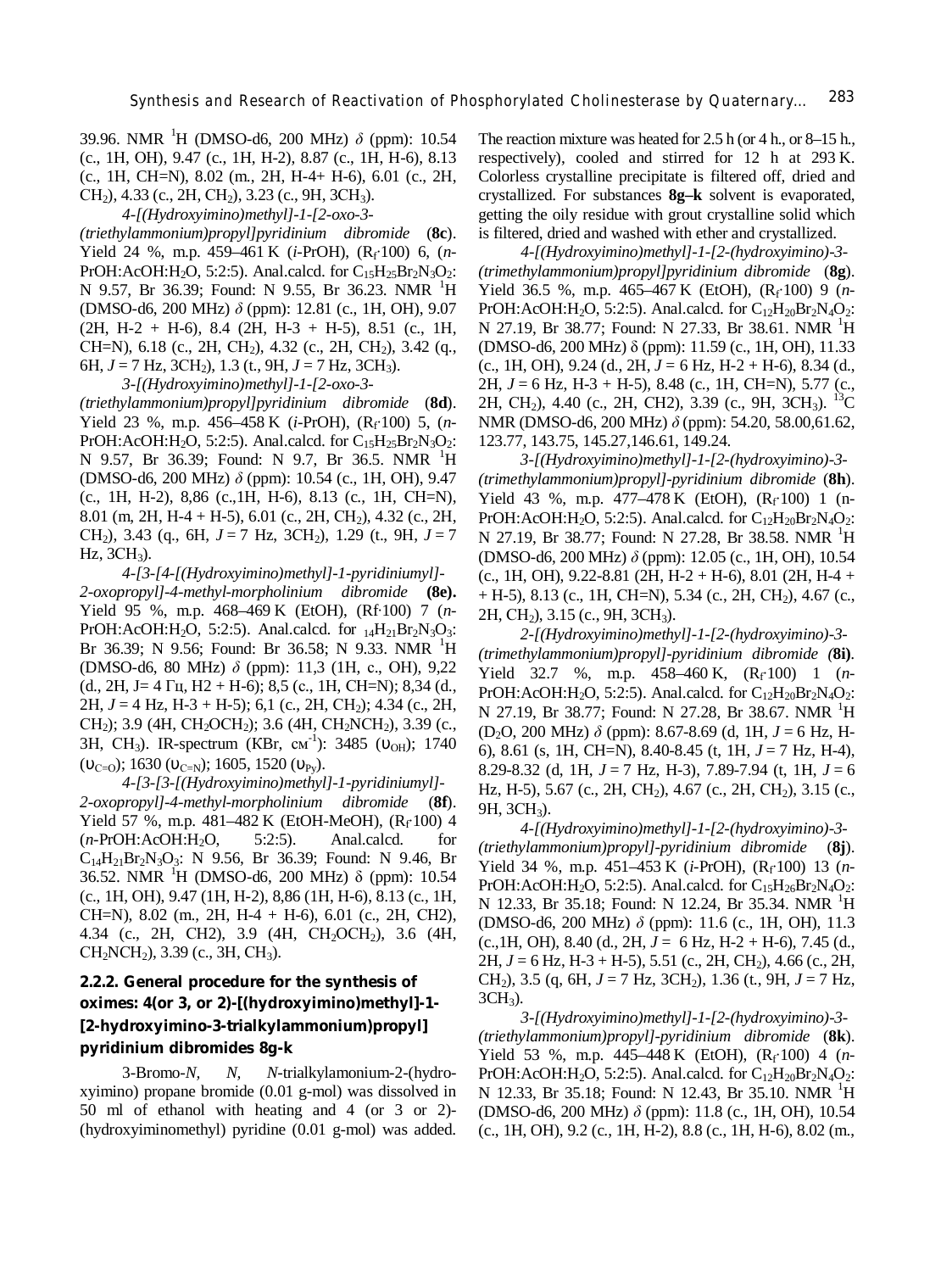2H, H-4 + H-3), 8.13 (c.,1H, CH=N), 5.3 (c., 2H, CH<sub>2</sub>), 4.7 (c., 2H, CH<sub>2</sub>), 3.5 (q., 6H,  $J = 7$  Hz, 3CH<sub>2</sub>), 1.36  $(t., 9H, J = 7 Hz., 3CH<sub>3</sub>).$ 

# **2.3. Biological Activity**

# **2.3.1. Reactivation of phosphylated cholinesterases by oximes 8 а-k**

*In vitro* reactivation ability at the concentration of oximes  $C \left(10^{-5} - 10^{-3} \right)$  M/l) was studied in human erythrocytes cholinesterase from phosphorylation VX. The reduced enzyme activity was determined (in percent) at 310 K, pH 7.8 for 30 min. The method of continuous potentiometric titration of acetate acid formed during the hydrolysis of acetylcholine (Ach∙HCl) solution of alkali (NaOH, 0.05 M) at a constant temperature of 310 K and pH 7.8 was used. The enzyme activity was determined by potentiometric method [14, 15].

For calculation of the enzyme activity we determined slope angles of alkali consumption depending on hydrolysis time of ACh (Δ*V*/Δ*t*).

Calculation of the reactivators relative ability in concentration *C* is performed using the formula:

$$
A = [(\varphi_c - \varphi_d)/(\varphi_0 - \varphi_d)] \cdot 100, \, \%
$$

where  $\varphi_0 - \Delta V/\Delta t$  for active AChE;  $\varphi_c - \Delta V/\Delta t$  for reactivator in concentration *C*, M;  $\varphi_d - \Delta V/\Delta t$  for the depressed АChE.

Reactivation ability of the compounds was evaluated by the size of the maximum recovery of phosphorylated enzyme in the concentration range of  $10^{-5}$  $-10^{-3}$  M/l and the largest concentration of compound that restores the depressed enzyme activity by 50 % for 30 h, 310 K and pH 7.8. According to the schedule of reactivation ability (*A*, %) dependence on the concentration *C*, parameter *C*50 was determined. In Table 1 the index of reactivation ability of the synthesized compounds is presented.

#### **2.3.2. Determining reactivation ability** *in vitro*

Reactivation ability was determined at human acetylcholinesterase (specific activity 2.9 Е/ml). Acetylcholine chloride (initial concentration  $2·10^{-2}$  M) was determined for substrate. Enzyme has been deactivated by inhibitor VX  $(10^{-1}$  M) by 95–99%. The inhibitor was incubated with a solution of acetylcholinesterase (3 mg/ml) in phosphate buffer (1/15 M) for 3 min at 298 K. Excess of inhibitor is removed by dialysis in phosphate buffer (1/15 M, pH 7.6). Solutions of tested compounds are prepared in ethanol (initial concentration 2∙10-3 М). Working concentration of tested compounds is prepared by the method of cultivation by the phosphatic buffer.

8 ml of water, 1 ml of KCl (0.1 N), 0.4 ml substrate  $(2·10<sup>-2</sup>)$  M), 0.6 ml sample: 0.3 ml phosphylated acetylcholinesterase, and 0.3 ml reactivator (tested compound) in phosphate buffer (pH 7.8, 1/15 M) were placed in a thermostated cuvette. Total reaction volume was 10 ml.

*Таble 1* 

|           | Reactivation, %      |             |           |            |           | $A_{\text{max}}$ , % | $C_{50}$                 |
|-----------|----------------------|-------------|-----------|------------|-----------|----------------------|--------------------------|
| Compounds | (concentration, M/l) |             |           |            |           |                      |                          |
|           | $10^{-5}$            | $5.10^{-5}$ | $10^{-4}$ | $5.10^{4}$ | $10^{-3}$ |                      | $(10^{-4})$ , M/1        |
| <b>8a</b> | 7.45                 | 31.73       | 44.4      | 67.15      | 58.3      | 67.15                | 2                        |
| <b>8b</b> | 2.58                 | 3.41        | 5.17      | 9.33       | 12.1      | 12.1                 | $\qquad \qquad$          |
| <b>8c</b> | 21                   | 30.6        | 37.5      | 57.54      | 59.43     | 59.43                | 3.4                      |
| <b>8d</b> | 0.5                  | 1.1         | 1.8       | 14.9       | 22.7      | 22.7                 |                          |
| <b>8e</b> | 19.49                | 34.9        | 48.74     | 61.63      | 68.96     | 68.96                | 1.6                      |
| 8f        | 0.37                 | 1.8         | 2.8       | 2.84       | 3.7       | 3.7                  | $\qquad \qquad$          |
| 8g        | 8.4                  | 20.23       | 30.35     | 41.71      | 32.6      | 41.71                | 5                        |
| <b>8h</b> | 2.14                 | 6.98        | 13.23     | 24.88      | 20.96     | 24.88                | $\qquad \qquad$          |
| <b>8i</b> | 2.42                 | 3.09        | 6.62      | 7.72       | 8.16      | 8.16                 | $\overline{\phantom{0}}$ |
| 8j        | 20                   | 25.55       | 32.81     | 13         | 4.84      | 32.81                |                          |
| <b>8k</b> | 1.93                 | 7.11        | 14.12     | 21.54      | 12.9      | 21.54                | $\qquad \qquad$          |
| TMB4      | 11.7                 | 27.1        | 30.3      | 34.1       | 36.1      | 36.1                 |                          |

**Ability of tested compounds 8 а-k to reactivate VX-inhibited acetylcholinesterase** *in vitro*

Note: A<sub>max</sub> – maximal reactivation ability among all the tested compounds at concentrations: 10<sup>-5</sup>–10<sup>-3</sup> M; *С*50– concentration of compounds for reactivation ability of 50 %; TMB4 – trimedoxime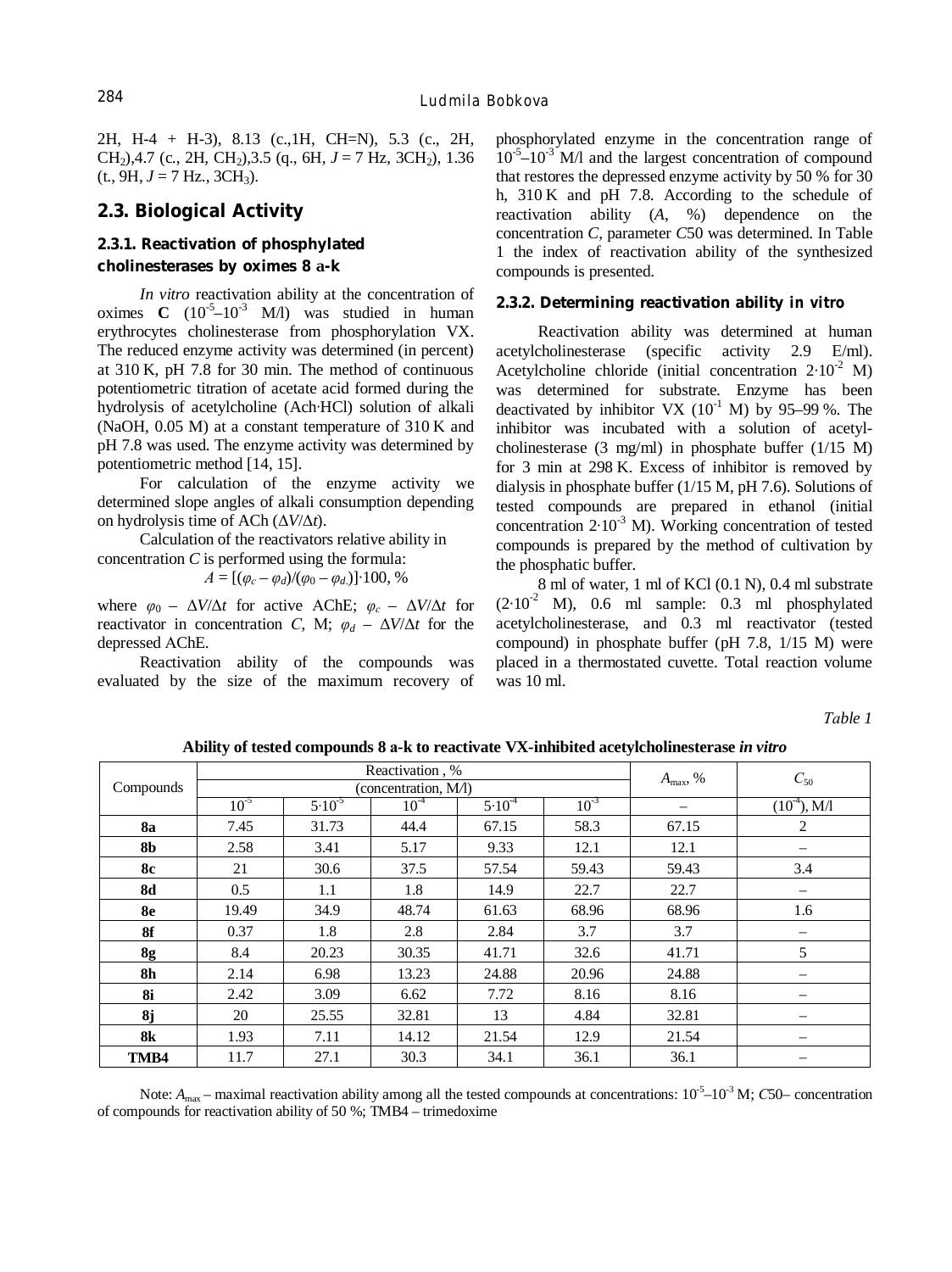# **3. Results and Discussion**

### **3.1. Synthesis and Characteristics**

Pyridinium-aldoxime quaternary salts **8a-k** were obtained by reaction of 4(or 3)- [(hydroxyimino)methyl]pyridine of 3-bromo-2-oxo(or 2-hydroxyimino)-*N,N,N*-trialkylammonium-1-propane bromide in ethanol. Alkylation reaction of 3-bromo-2-oxo-*N,N,N*trialkylammonium-1-propane bromide occurs with higher yields than similar reaction of 3-bromo-2-hydroxyimino-*N,N,N*-trialkylammonium-1-propane bromide. Yield of compounds  $8a-k$  is 23–95%. According to  $H<sup>1</sup> NMR$  of pyridinium-aldoxime salts **8a-k** were formed. One of protons of iminomethyl-fragment of 4-substituted pyridinium-aldoxime salts can be seen in  $H<sup>1</sup> NMR$ spectrum as a singlet at 8.5 ppm. Similarly, the singlet at 8.13 ppm characterizes the proton of iminomethylfragment for 3-substituted pyridinium-aldoxime salts. The position of the signal proton of hydroxy group for aldoxime and ketoxime fragments is located in the weak field in the range of  $12-10.5$  ppm. The study of  $H^1$  NMR spectra in  $D_2O$  shows the deuterium exchange of hydroxy group protons of oxime substituent.

### **3.2. Biological Activity**

Reactivation ability of the salts **8a-f** is largely determined by the position of hydroxyiminomethyl group in the pyridine ring. 4-(Hydroxyimino)methyl]-1-[2-oxo-3-(trialkylammonium)propyl]pyridinium dibromides are characterized by considerably higher reactivating activity than 3-[(hydroxyimino)methyl]-1-[2-oxo-3-(trialkylammonium)propyl]pyridinium dibromides. A similar dependence was observed in the series of **8g-k** with a ketoxime group in the alkyl chain. Compounds **8а** and **8e** show high reactivation ability (8a:  $A_{\text{max}} = 67.15$  % at the concentration of  $5 \cdot 10^{-4}$  M; **8e**:  $A_{\text{max}} = 68.96$  % at the concentration of  $1 \cdot 10^{-3}$  M). Thus, the concentrations of compounds **8a** and **8e** which reduce activity of the suppressed enzyme by 50 % are  $2·10^{-4}$  and  $1.6·10^{-4}$  M, respectively. In a series of compounds **8g-k** compound **8g** restores deactivated enzyme activity by 50 % at the concentration of  $5 \cdot 10^{-4}$  M. Compound 8j has concentration of 5∙10-4 M. Compound **8j** has  $A_{\text{max}} = 32.81$  % at the concentration of  $1 \cdot 10^{-4}$  M (TMB4:  $A_{\text{max}}$  is 36.1 % at the concentration of 1⋅10<sup>-3</sup> M and activity 30.3 % at the concentration of  $1 \cdot 10^{-4}$  M).

Investigated compounds **8a,g,h,k** and **8b,c,d,e,f,j** display maximum reactivation activity at the concentrations of 0.001 and 0.0005 М/l, respectively (Fig. 3). Compounds **8а,с,е** reduced activity of phosphorylated acetylcholine esterase by  $A > 50\%$ . Activity of compounds **8а,с,е** is higher than activity of trimedoxime. Dependence of reactivation activity of the compounds on the concentration is shown in Figs. 4 and 5.



**Fig. 3.** Bar graph of reactivation activity of compounds **8a-k** and TMB4 in the concentrations of 0.0005 M/l and 0.001 М/l



**Fig. 4.** Dependence of reactivation activity of compounds **8a,c,e**  $(A > 50\%)$  and TMB4 on concentration



**Fig. 5.** Dependence of reactivation activity of compounds **8d,g,h** (*А* < 50 %) and TMB4 on concentration

For compounds **8а,с,е** kinetic parameters (р*С*50, p*Kr*), which characterize the process of reactivation (*Kr* – reactivators efficiency ratio in the equilibrium stage at concentration of reactivators 1 М and n = [p*Kr*/р*С*50] – Hill coefficient) can be determined. For this we studied the dependence of the p(100-*A*)/*A* from p*C* (Fig. 6). On the basis of approximating curve (linear) of each of the dependencies, corresponding kinetic parameters were received (Table 2) graphically or by calculations (Eqs. (1-3)).

$$
p(100-A)/A = -0.64484 pC - 2.31415 (8a)
$$
 (1)